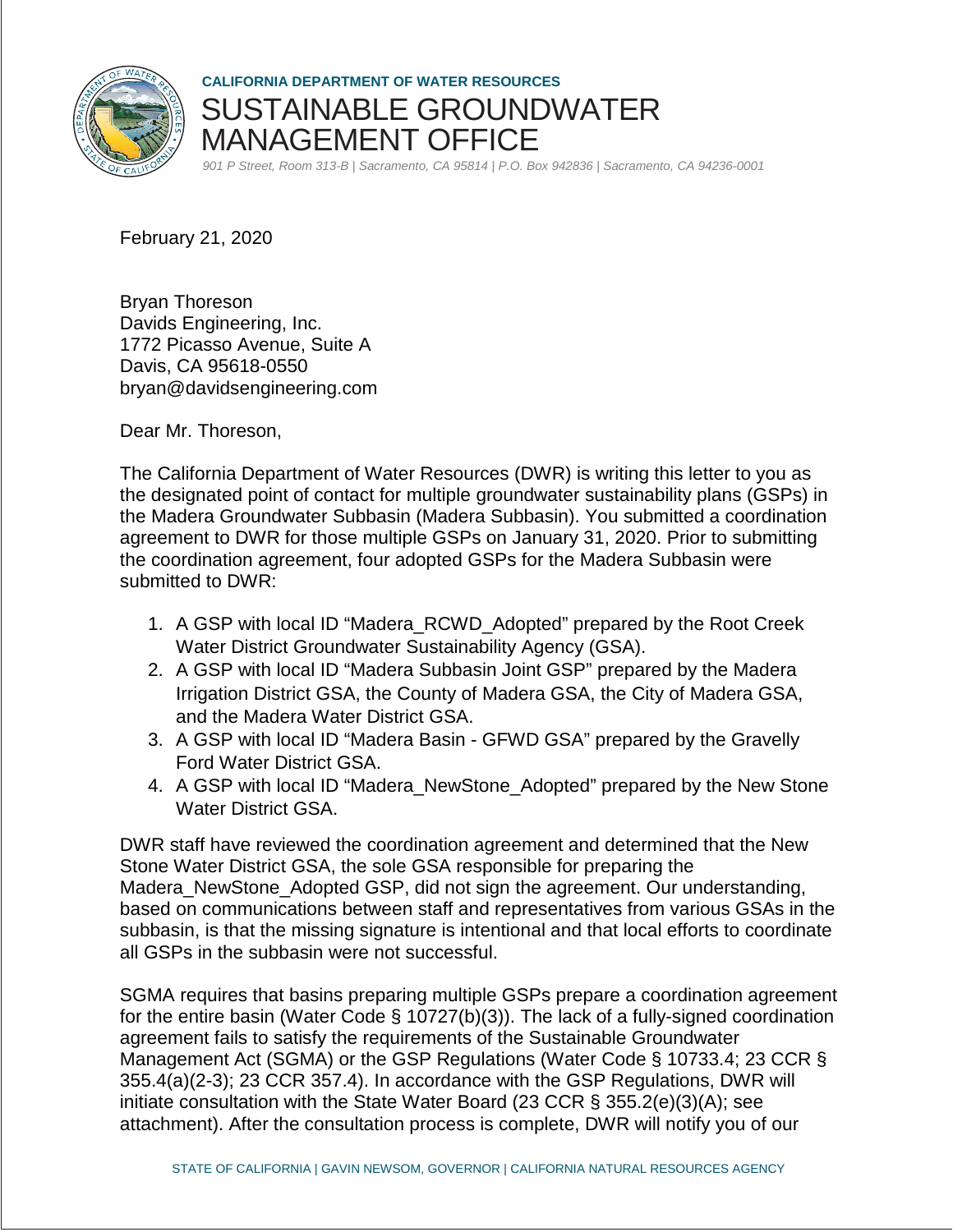Mr. Bryan Thoreson February 21, 2020 Page 2

final determination for the GSPs in the Madera Subbasin. In the interim, DWR is not posting the GSPs for public review and is not initiating a public comment period.

DWR is committed to providing assistance to local agencies and GSAs during the implementation of SGMA. Please let me know if there is any information, assistance, or guidance we can provide during this period. Contact me at [craig.altare@water.ca.gov](mailto:craig.altare@water.ca.gov) if you have any questions.

Sincerely,

Craig Altare Chief, GSP Review Section

**Attachment** 

cc: Julia Berry, Root Creek Water District GSA Thomas Greci, Madera Irrigation District GSA Stephanie Anagnoson, County of Madera GSA Keith Helmuth, City of Madera GSA Eric Abrahamsen, Madera Water District GSA Don Roberts, Gravelly Ford Water District GSA Roger Skinner, New Stone Water District GSA Natalie Stork, State Water Resources Control Board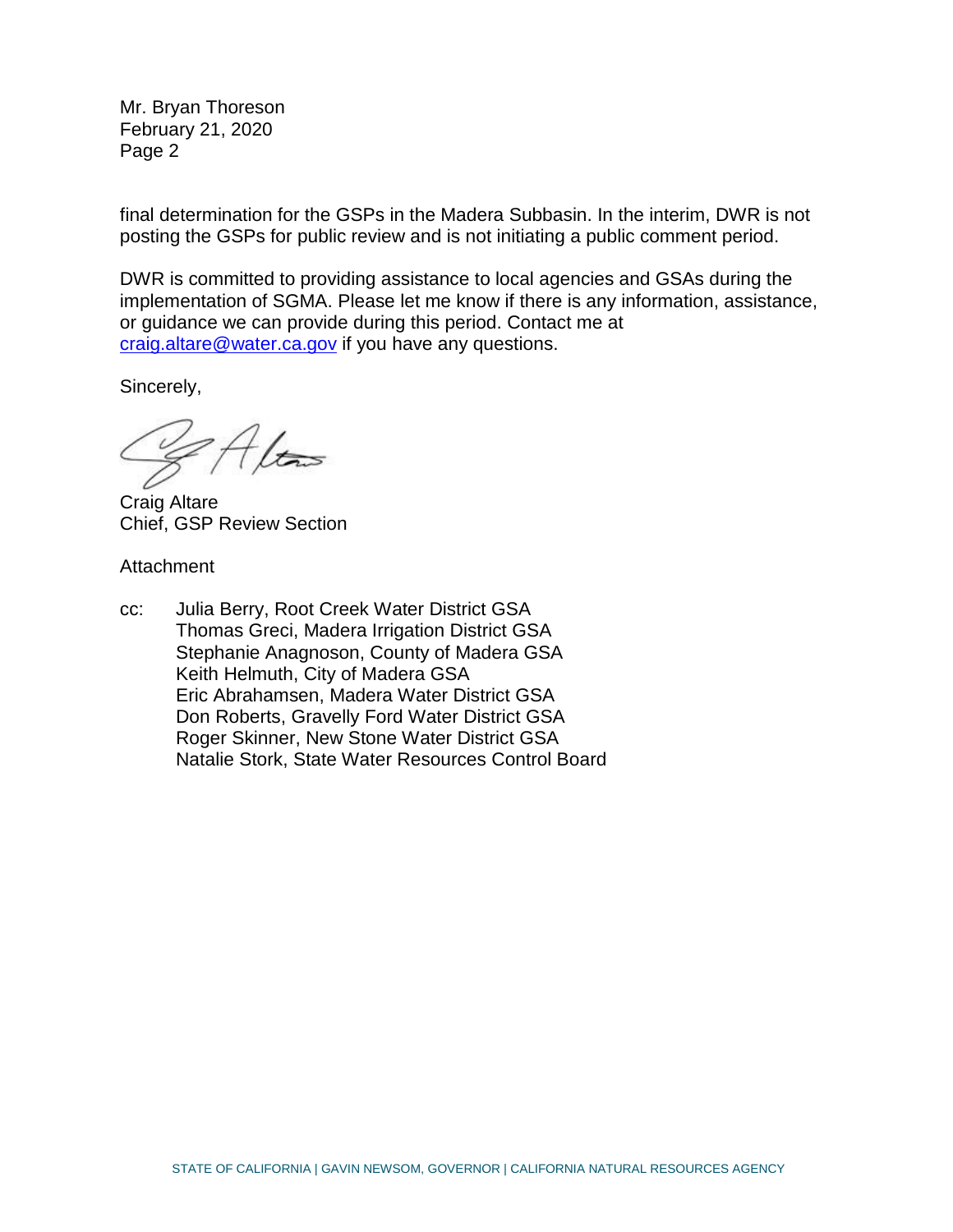

**CALIFORNIA DEPARTMENT OF WATER RESOURCES**  SUSTAINABLE GROUNDWATER MANAGEMENT OFFICE

*901 P Street, Room 313-B | Sacramento, CA 95814 | P.O. Box 942836 | Sacramento, CA 94236-0001*

February 21, 2020

Natalie Stork Chief, Groundwater Management Program Office of Research, Planning, and Performance State Water Resources Control Board Phone: (916) 341-5336 Natalie.Stork@waterboards.ca.gov

Dear Ms. Stork,

The purpose of this letter is to inform the State Water Resources Control Board (State Water Board) on the status of groundwater sustainability plan (GSP) submission in the Madera Groundwater Subbasin (Madera Subbasin) and to request the initiation of consultation between the State Water Board and the California Department of Water Resources (DWR).

Critically overdrafted groundwater basins were required to submit GSPs to DWR by January 31, 2020. Four adopted GSPs for the Madera Subbasin were submitted by the statutory deadline:

- 1. A GSP with local ID "Madera\_RCWD\_Adopted" prepared by the Root Creek Water District Groundwater Sustainability Agency (GSA).
- 2. A GSP with local ID "Madera Subbasin Joint GSP" prepared by the Madera Irrigation District GSA, the County of Madera GSA, the City of Madera GSA, and the Madera Water District GSA.
- 3. A GSP with local ID "Madera Basin GFWD GSA" prepared by the Gravelly Ford Water District GSA.
- 4. A GSP with local ID "Madera\_NewStone\_Adopted" prepared by the New Stone Water District GSA.

Basins preparing multiple GSPs are also required to submit a coordination agreement for the entire basin (Water Code § 10727(b)(3)). GSAs in the Madera Subbasin submitted a coordination agreement to DWR on January 31, 2020. DWR staff have reviewed the coordination agreement and determined that the New Stone Water District GSA, the sole GSA responsible for preparing the Madera\_NewStone\_Adopted GSP, did not sign the agreement. Our understanding, based on communications between staff and representatives from various GSAs in the subbasin, is that the missing signature is intentional and that local efforts to coordinate all GSPs in the subbasin were not successful.